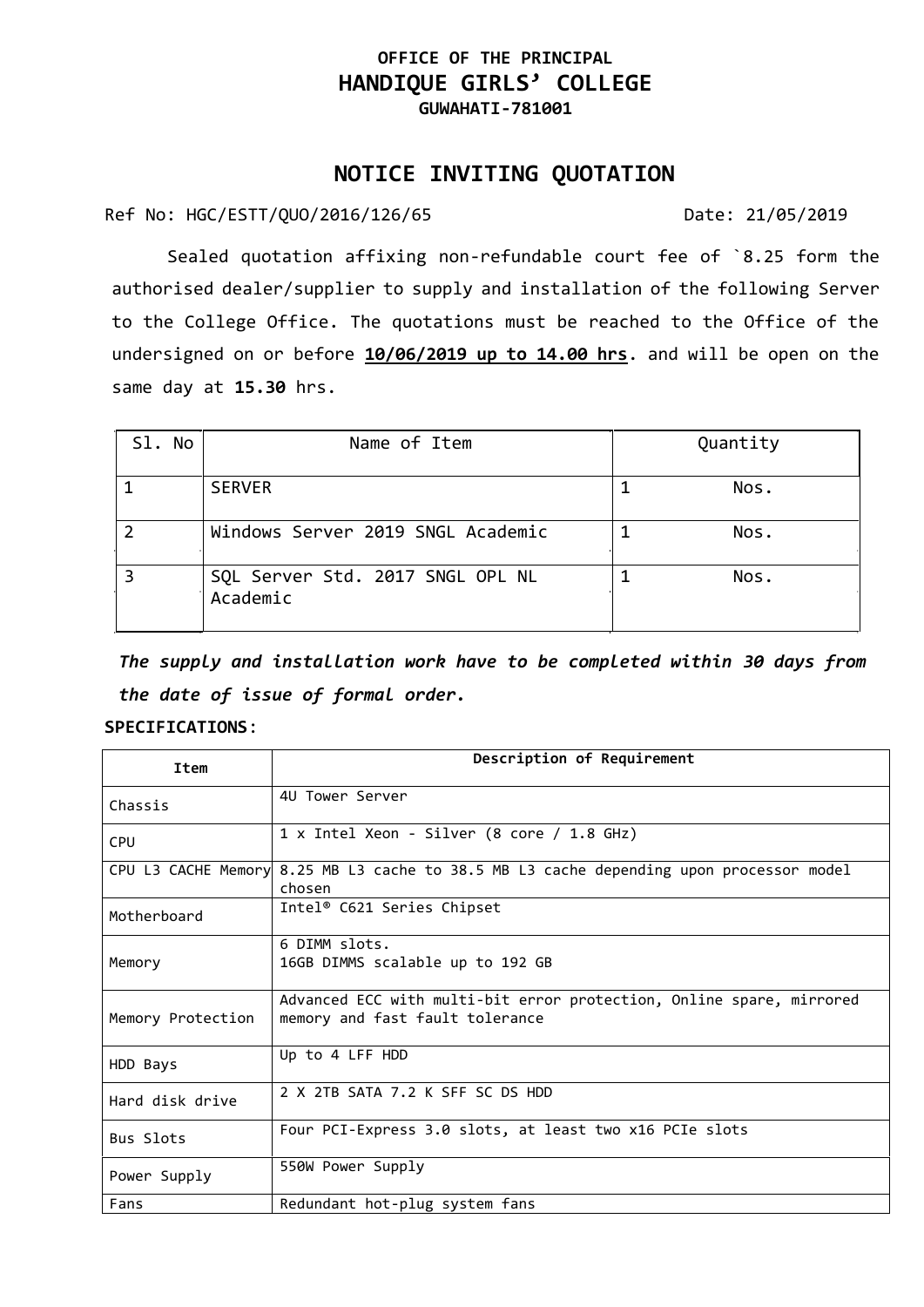| Operating Systems<br>and Virtualization<br>Software Support | Microsoft Windows Server<br>Red Hat Enterprise Linux (RHEL)<br>SUSE Linux Enterprise Server (SLES)<br>VMware<br>Clear <sub>0</sub> S                                                                                                                                                                                                                                                                                                                                                                                                                                                                                                                                                                                                                                                                                                                                                                                                                                                                                                                                                                                                                                                                                                                                                                                                                             |
|-------------------------------------------------------------|------------------------------------------------------------------------------------------------------------------------------------------------------------------------------------------------------------------------------------------------------------------------------------------------------------------------------------------------------------------------------------------------------------------------------------------------------------------------------------------------------------------------------------------------------------------------------------------------------------------------------------------------------------------------------------------------------------------------------------------------------------------------------------------------------------------------------------------------------------------------------------------------------------------------------------------------------------------------------------------------------------------------------------------------------------------------------------------------------------------------------------------------------------------------------------------------------------------------------------------------------------------------------------------------------------------------------------------------------------------|
| System tuning for<br>performance                            | 1. System should support feature for improved workload throughput for<br>applications sensitive to frequency fluctuations. This feature should<br>allow processor operations in turbo mode without the frequency<br>fluctuations<br>associated<br>running<br>with<br>in<br>turbo<br>mode<br>2. System should support workload Profiles for simple performance<br>optimization                                                                                                                                                                                                                                                                                                                                                                                                                                                                                                                                                                                                                                                                                                                                                                                                                                                                                                                                                                                    |
| Secure encryption                                           | System should support Encryption of the data (Data at rest) on both the<br>internal storage and cache module of the array controllers using<br>encryption keys. Should support local key management for single server<br>and remote key management for central management for enterprise-wide data<br>encryption deployment.                                                                                                                                                                                                                                                                                                                                                                                                                                                                                                                                                                                                                                                                                                                                                                                                                                                                                                                                                                                                                                     |
| Provisioning                                                | 1. Should support tool to provision server using RESTful API to discover<br>and deploy servers at scale<br>2. Provision one to many servers using own scripts to discover and deploy<br>with Scripting Tool (STK) for Windows and Linux or Scripting Tools<br>for Windows PowerShell                                                                                                                                                                                                                                                                                                                                                                                                                                                                                                                                                                                                                                                                                                                                                                                                                                                                                                                                                                                                                                                                             |
| Firmware security                                           | 1. For firmware security, system should support remote management chip<br>creating a fingerprint in the silicon, preventing servers from<br>booting up unless the firmware matches the fingerprint. This feature<br>should be immutable<br>2. Should maintain repository for firmware and drivers' recipes to aid<br>rollback or patching of compromised firmware. Should also store<br>Factory Recovery recipe preloaded to rollback to factory tested<br>secured firmware                                                                                                                                                                                                                                                                                                                                                                                                                                                                                                                                                                                                                                                                                                                                                                                                                                                                                      |
| Server Management                                           | Software should support dashboard view to quickly scan the managed<br>resources to assess the overall health of the data centre. It should<br>provide an at-a-glance visual health summary of the resource's user is<br>authorized to view.<br>The Dashboard minimum should display a health summary of the following:<br>• Server Profiles<br>• Server Hardware<br>• Appliance alerts<br>The Systems Management software should provide Role-based access<br>control<br>software<br>should<br>support<br>Management<br>integration<br>popular<br>with<br>virtualization platform management software like vCenter, and SCVMM<br>Should help provide proactive notification of actual or impending<br>component failure alerts on critical components like CPU, Memory and HDD.<br>Should provide an online portal that can be accessible from anywhere.<br>The portal should provide one stop, online access to the product, support<br>information and provide information to track warranties, support contrats<br>and status. The Portal should also provide a Personalised dashboard to<br>monitor device heath, hardware events, contract and warranty status.<br>Should provide a visual status of individual devices and device groups.<br>The Portal should be available on premise (at our location - console<br>based) or off premise (in the cloud). |